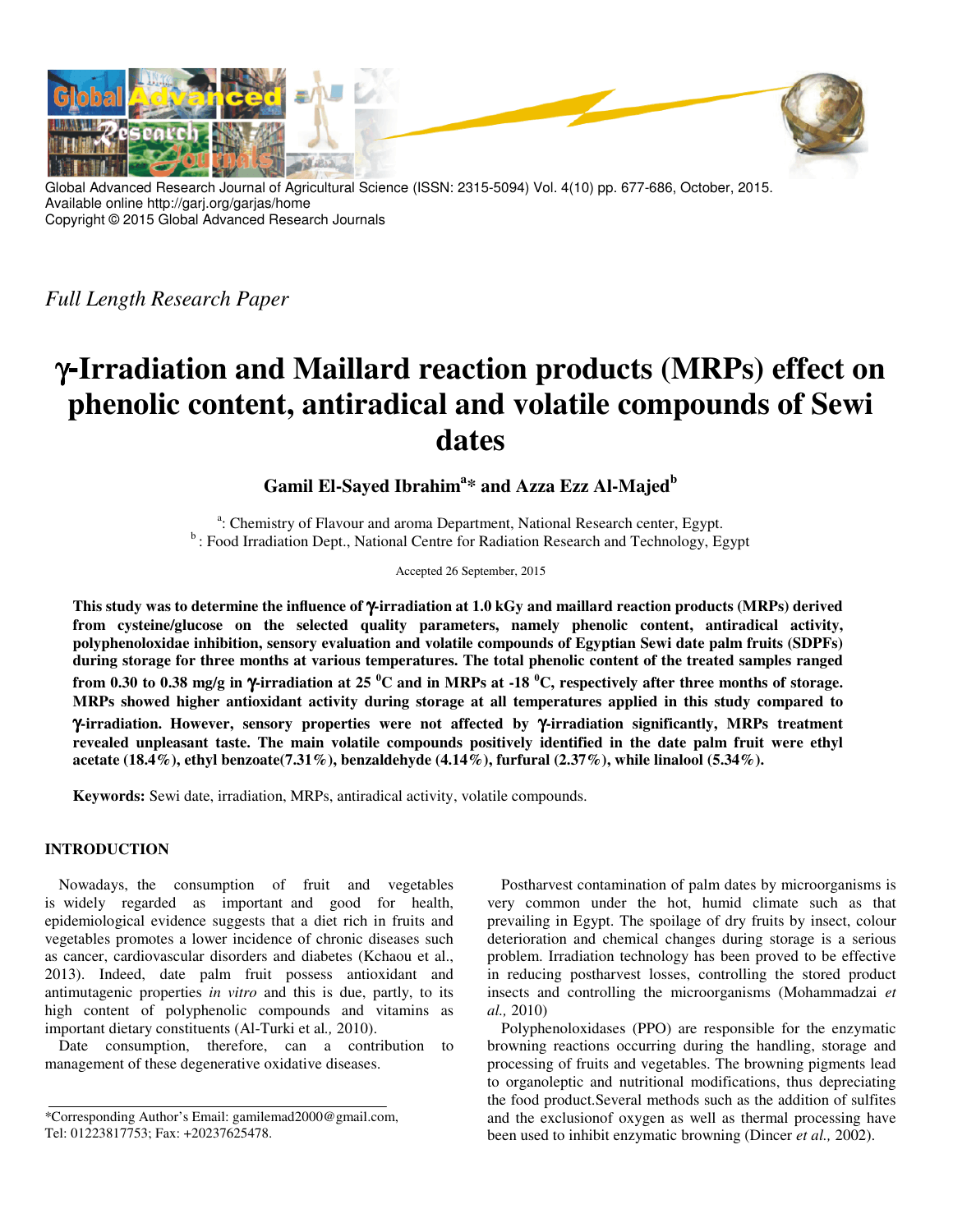However, for inactivation of polyphenoloxidase, thermal processing has limits like loss of sensory and nutritional quality of food products (Sun *et al.,* 2002). Also consumer awareness of the risks associated with sulfite-containing anti-browning agents and increased regulatory scrutiny have created the need for substitutes. Therefore, the development of alternative safe and efficient antibrowning agents has become crucial in order to preserve or minimize the loss of fresh fruits and vegetables. Many papers have reported the inhibition activity of polyphenoloxidase by Maillard reaction products or antibrowning agents (Billaud *et al.,* 2005, Wu *et al.,* 2008).

In studies about date palm fruit volatiles at the mature stage, approximately 100 compounds have been identified, including alcohols, aldehydes, esters, ketones, lactones and terpenes (Torres *et al.,* 1996). Until now only Reynes et al. (1996) had studied the aroma volatile compositions of three mature Tunisian date fruits but no research was performed about the evolution of volatiles in date fruits during irradiation or treatment with antibrowning agents. Hence, the present study was undertaken to compare the response of Sewi date palm fruits to γ-radiation and MRPs treatment with respect to phenolic content, antiradical activity, polyphenoloxidase inhibition, sensory evaluation and volatile constituents changes during storage at various temperatures.

#### **MATERIALS AND METHODS**

#### **Plant materials**

Sewi date variety was procured from New valley (EL-Wady El-Gadeed) governorate, Egypt, at the beginning of 2012-2013 harvest seasons. Mature fruit at tamr stage of uniform size, free of physical damage and injury from insects and fungal infection, were selected and used for all experiments.

## **Irradiation of date fruits**

The irradiation process was carried out at National Centre for Radiation Research and Technology. The selected fruits were irradiated with γ- rays at one dose 1.0 kGY which use for disinfestations. The irradiation processes were performed at room temperature using a  $Co^{60}Y$ -source with dose rate of ~2.77 kGY/h. The irradiation source had been calibrated by the National Physical Laboratory (NPL, Teddington, UK) using the dichromate dosimetry.

#### **Chemicals and standards**

 $Glucose, L-cysteine, DPPH<sup>0</sup>(2, 2-diphenyl-1-picryhydrazylradical,$ Ferrozine and gallic acid (3,4,5-trihydroxybenzoic) were from Sigma, hydrochloric acid; Folin–Ciocalteu's phenol reagent and acetic acid were from Merck; sodium chloride, methanol and

sodium sulphate; diethyl ether,  $FeCl<sub>2</sub>$  sodium bicarbonate was from Fluka.

#### **Maillard reaction products (MRPs) preparation**

Glucose  $(0.1 \text{ M})$  and L-cysteine  $(0.25 \text{ M})$  aqueous solutions were used to prepare model MRPs. Aliquots (150 mL) of these solutions were placed without pH control in pyrex vials (200 mL). Samples were heated at  $95\text{ °C}$  for 120 min, in an air convection oven. After the vials were cooled in ice, aliquots of the soluble part of MRPs were used to determine their effect on the selected quality parameters in date fruits after dipping for 30 min.

#### **Sewi date palm fruits extraction**

The edible parts of treated samples were pitted, crushed and cut to small pieces with a sharp knife and dry-blended for 3 min with a blender (Panasonic, Penang, Malaysia). The blends were then extracted with 300 ml methanol–water (4:1, v/v), at room temperature (25 $\mathrm{^{0}C}$  for 5 h. The extracts were then filtered and centrifuged (HERMLEZ 323 K, German) at 4000 xg, for 10 min and the supernatant was concentrated under reduced pressure at 40  $^0$ C for ∼3 h using a rotary evaporator (Heidolph laboratory 4000 efficient) to obtain themethanolic crude extract. The crude extracts were kept in dark glass bottles inside the freezer until use.

## **Estimation of total phenolic content by the Folin–Ciocalteu test**

Total phenolics were determined using Folin–Ciocalteau reagents (Singleton and Rossi, 1965). Results were expressed as mg gallic acid equivalents (GAE)/ g sample.

## **Polyphenoloxidase (PPO) assay**

#### **Crude enzyme extract**

Fruit tissue (10g) was homogenized with 200 mMTris–HCl buffer, pH 7.2 using a homogenizer. The homogenate was centrifuged at 21000 xg for 10 min at 4  $^{0}$ C. The supernatant was designated as crude extract and stored at  $-20$ <sup>0</sup>C for further analysis.

## **Spectrophotometeric assay of PPO**

Polyphenoloxidase activity was carried out with catechol as a substrate according to the spectrophotometric procedure of Mustapha and Selselet-Attou, (2007). The percentage of relative inhibition for each compound was compared with that of the control (100% activity).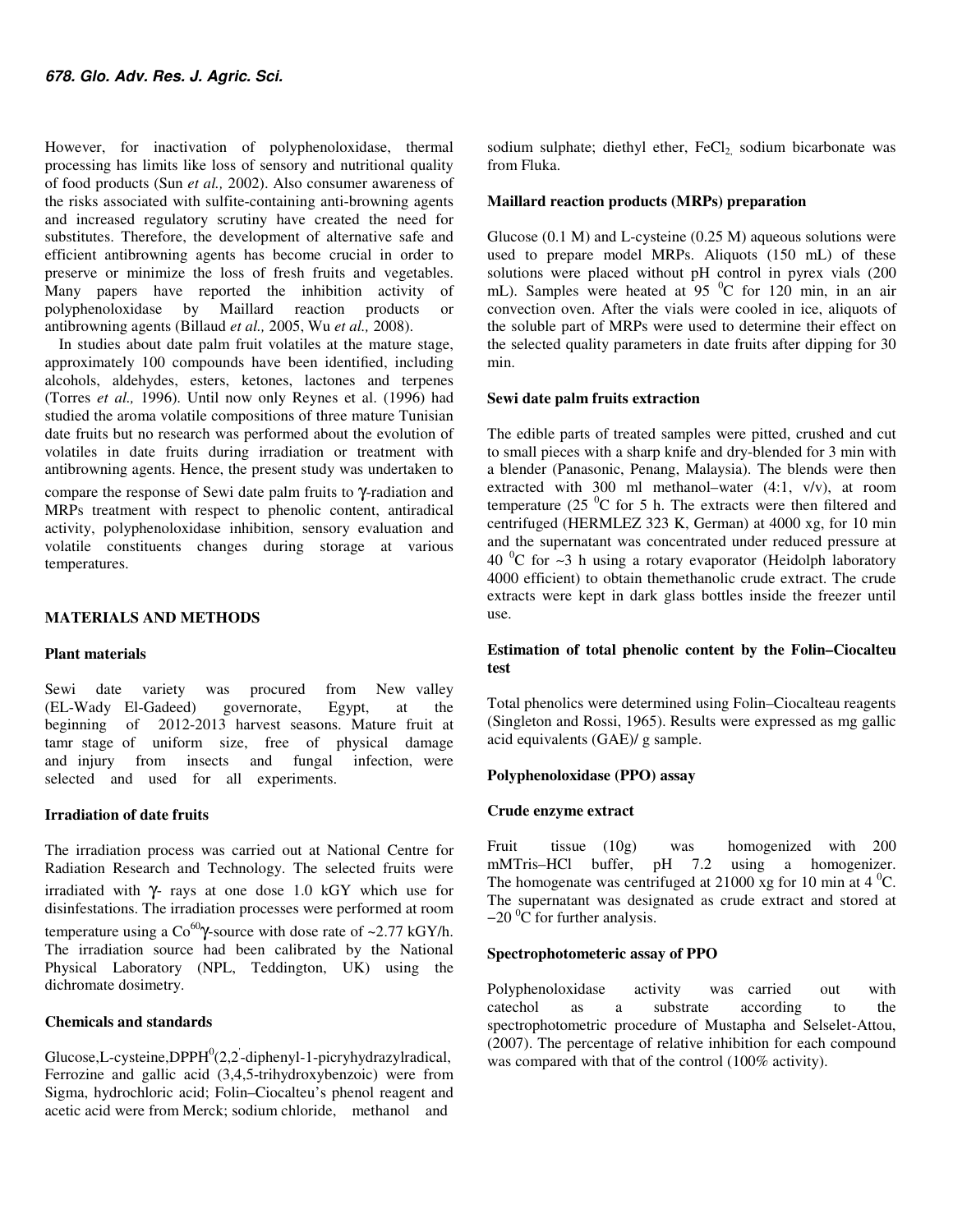#### **Antiradical activity measurements**

# **DPPH<sup>0</sup> radical scavenging activity**

Free radical scavenging activity of methanolic extract was determined using the 2,2'-diphenyl-1-picrylhydrazyl (DPPH<sup>0</sup>) method (Ao *et al.*, 2008). Scavenging activity  $(\%)$ was calculated using the following formula:

% Inhibition =  $[(A_{control} - A_{treatment}/=A_{control})] \times 100$ 

where: A  $_{control}$ : is the absorbance of the control; A  $_{treatment}$ : is the absorbance of the treatments.

#### **Metal chelating assay**

The metal chelating ability of the samples under investigationwas determined according to the method of Decker and Welch (1990). The ability of the extract to chelate ferrous ion was calculated using the following equation:

% chelating effect =  $[1 - Abs_{sample}/ Abs_{control}] \times 100$ 

## **Sensory evaluation**

Sensory evaluations were conducted on γ-irradiated, MRPs treatment and control (unirradiated) samples. The quality treatment and control (unirradiated) attributes, including colour, texture, taste and overall acceptability were evaluated by a 10 judges from the staff of food science and technology division, national research center. The evaluation was based on a nine-point hedonic scale with 9 representing like extremely and 1 representing dislike extremely**.** 

## **Volatile compounds analysis**

## **Volatile isolation**

The volatiles in headspace of well ground fruit tissues for the control and treatments under study were isolated by using a dynamic headspace system. The samples were purged for ~3 h with nitrogen gas (grade of  $N_2$ > 99.99 %). The headspace volatiles were swept into cold traps containing diethyl ether and pentane (1:1,  $v/v$ ) and hold at  $-10$  °C. The solvents containing the volatiles were dried over sodium sulfate anhydrous for 1 h. The volatiles were obtained by evaporation of the solvents under reduced pressure.

## **Gas Chromatography/Mass Spectrometry (GC-MS)**

GC-MS analyses were performed with a Varian (Perkin-Elmer Autosystem gas chromatograph equipped with a DB-5 capillary column (60 m X 0.25 mm  $\overline{X}$  0.25 um; Agilent) and a Varian Saturn 2000 ion trap mass detector. Analytical conditions were as follows: injector and transfer line temperatures were 250 and 240  ${}^{0}C$ , respectively; oven temperature was programmed from 40 to  $250 \degree$ C at 3  $\degree$ C/min; carrier gas was helium at 1 ml/min; splitless injection.

#### **Compounds Identification**

The linear retention index (RI) values for unknowns were determined based on retention time data obtained by analyzing a series of normal alkanes  $(C_6-C_{22})$ . Volatile components were positively identified by matching their RI values and mass spectra with those of standards, also run under identical chromatographic conditions in the laboratory (Adams, 2007).

## **Statistical analysis**

Data are presented as means  $\pm$  standard deviation. One way analysis of variance (ANOVA) was performed using SPSS.14 software to analyze the statistical significance. The value *P*< 0.05 considered as significant level.

## **RESULTS AND DISCUSSION**

## **Phenolic content**

The effect of γ-irradiation and MRPs on Sewi date fruit presented a phenolic content in the range 0.13–0.58 mg/g FW (Fig.1). The MRPs treatment showed the highest value after three months of storage at -18  $^{0}C$ , followed by  $\gamma$ -irradiation, while the untreated samples had the lowest value 0.13 mg/g at  $25<sup>0</sup>C$  at the end of storage. During storage at ambient temperature, the phenolic compounds in untreated dates, decreased gradually for the 3 months of storage. The results in the present showed that the Sewi date fruit has equal to or higher phenolic content compared with other fruits, such as strawberries (330±4 mg/100g FW), raspberries (228±6 mg/100g FW), apples (48±1 mg/100g FW) and tomato (30±1 mg/100g FW) (Proteggente *et al.,* 2002). However, the current results contradict with those of Mansouri, Embarek *et al.* (2005) who found lower levels of phenols for some Algerian date cultivars ranged from 2.49 to 8.36 mg/100g FW, using a similar measuring technique. This is possibly due to cultivar variation and/or environmental conditions as well as irradiation and treatment with MRPs which may lead to significantly (*P*≤0.05) increase in phenolic content.The obtained results are remained weaker than those observed by Wu *et al.* (2004) who showed that the phenol content can vary from 572 to 661 mg GAE/100 g FW in two date varieties consumed in the U.S.A. but higher than Al-Farsi *et al.* (2007) who mentioned that the concentration varied from 172 to 246 mg GAE/100 g FW in three native sun-dried date varieties grown in Oman. The decrease in phenolic content during storage may be due to the conversion of soluble tannin into insoluble tannin (Mutlak and Mann, 1984).

# **DPPH<sup>0</sup>assay**

The antioxidant activity, as measured by  $DPPH<sup>0</sup>$  radical scavenging %, was at the maximum level at treatment with MRPs and significantly (*P*≤0.05) decreases in control sample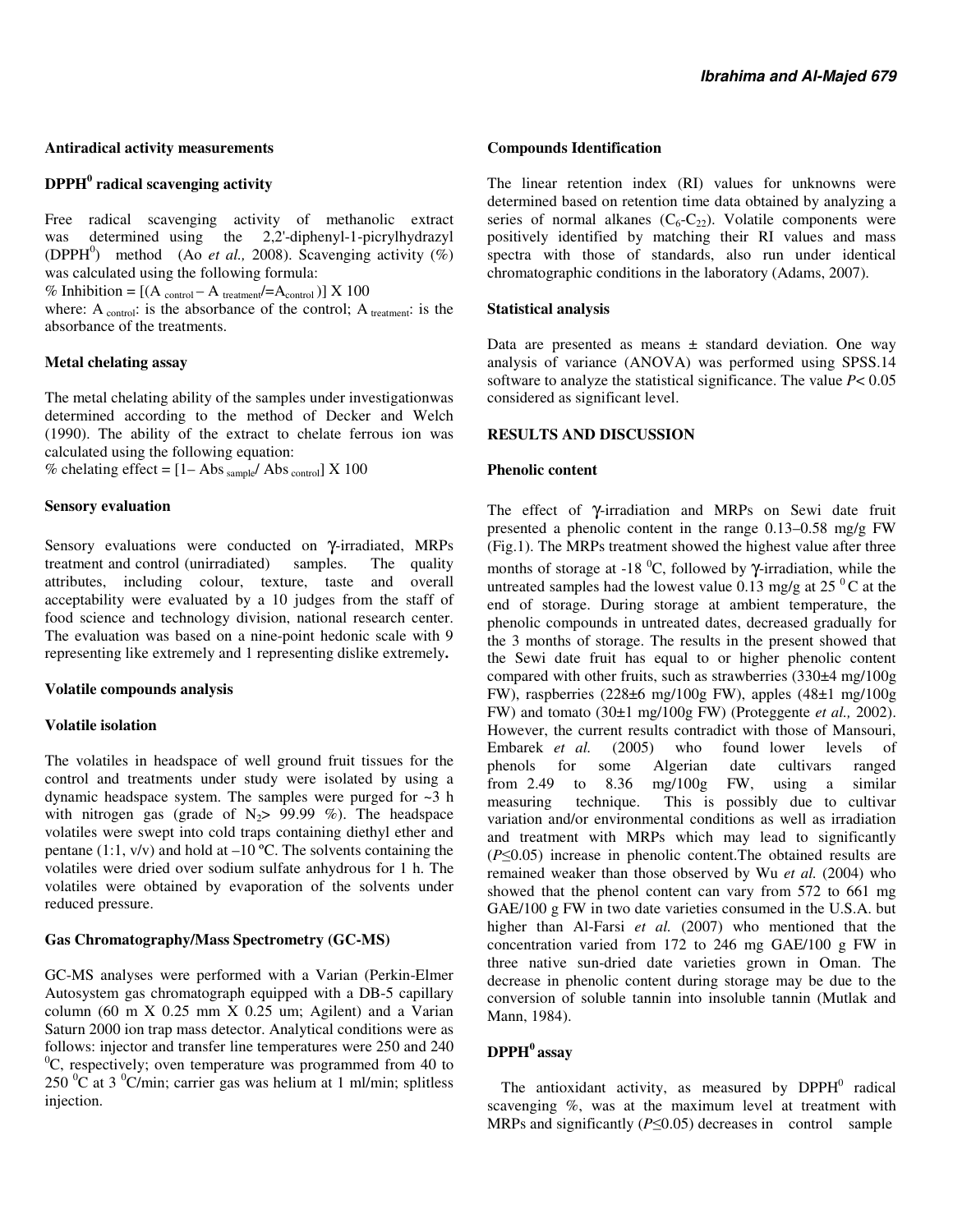

**Figure 1 Effect of** γ**-irradiation and Maillard reaction products (MRPs) on phenolic content (mg/g) of Sewi date during storage at different temperature (<sup>** $0$ **</sup>C).** Values with the same letter within the same column are not significant ( $P \le 0.05$ ).

during storage as shown in Table (1). The scavenging property of date fruit extract can be attributed due to presence of hydroxyl groups which can donate the electron and neutralize the existing free radical in the reaction mixture. The obtained data in agreement with Guo *et al.* (2003) who reported that dates had the second highest antioxidant value of 28 fruits commonly consumed in China.

The antioxidant activity of date fruits have also been assessed and reported by other researchers using different methods. Seven of the Algerian ripe date fruit varieties have been evaluated by 2,2' -diphenyl-1-picry-hyrazyl (DPPH) radical method and reported to have antiradical efficiency ( $AE = 1 / EC_{50}$ ) ranging from 0.08 to 0.22 (Mansouri *et al.,* 2005). Three sun-dried

Omani date cultivars showed an antioxidant activity ranging from 8.2 to 12.5 mm Trolox  $g^{-1}$  using the Oxygen Radical Absorbance Capacity (ORAC) assay (Al-Farsi *et al.,* 2005).

Previous studies showed, that in many heated foods, a nonenzymatic brown reaction can occur leading to the formation of complex series of compounds called Maillard reaction products (MRPs: natural hydrophilic and hydrophobic brown pigments) (Whitfield 1992) which explain the high antioxidant activity in the present work. These MRPs may cause wrong correlations between the antioxidant capacity and the phenolic content. A product that has a low amount of phenol but a high amount of MRPs may show a high antioxidant activity.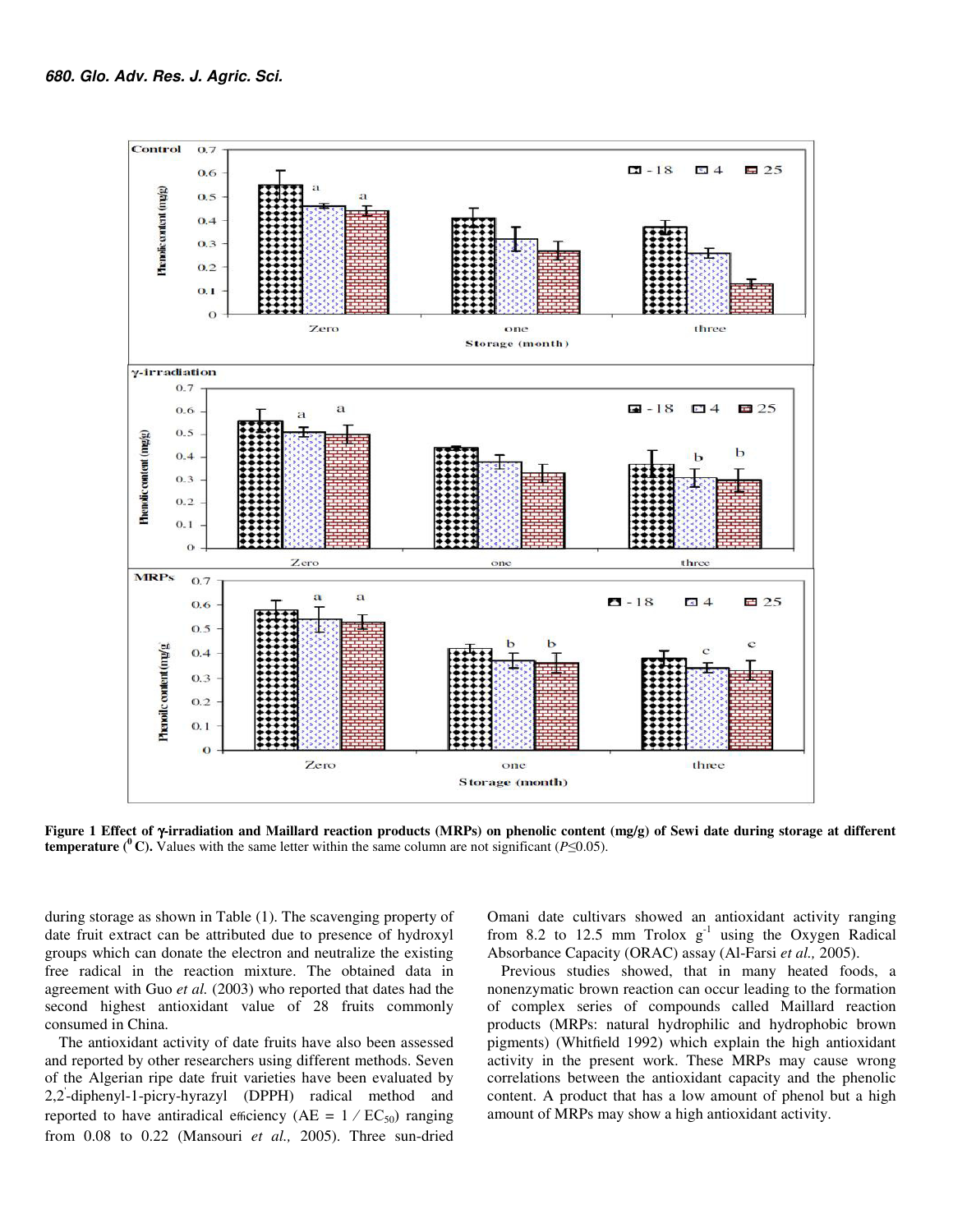| and<br><b>Treatment</b><br>storage | <b>Zero time</b>             |                            |                               | One month                     |                  |                  | three months                  |                             |                               |
|------------------------------------|------------------------------|----------------------------|-------------------------------|-------------------------------|------------------|------------------|-------------------------------|-----------------------------|-------------------------------|
| <b>Temperature</b><br>$(^0C)$      | 150                          | 300                        | 450                           | 150                           | 300              | 450              | 150                           | 300                         | 450                           |
|                                    | Control                      |                            |                               |                               |                  |                  |                               |                             |                               |
| $-18$                              | $28.3 \pm 0.14*$             | $31.6 \pm 0.21$            | $34.6 \pm 0.21$               | $23.7 \pm 0.21$               | $28.4 \pm 0.14$  | $31.7 \pm 0.23$  | $19.4 \pm 0.12$               | $23.7 \pm 0.11$             | $29.8 \pm 0.14$               |
| $\overline{\mathbf{4}}$            | $27.4 \pm 0.21$              | $30.2 \pm 0.15$            | $32.4 \pm 0.16$               | $22.4 \pm 0.18$               | $26.4 \pm 0.13$  | $29.3 \pm 0.18$  | $18.2 \pm 0.14$               | $22.4 \pm 0.18$             | $28.4 \pm 0.19$               |
| 25                                 | $26.9 \pm 0.19$              | $29.5 \pm 0.14$            | $31.7 \pm 0.12$               | $21.3 \pm 0.12$               | $25.8 \pm 0.10$  | $28.2 \pm 0.13$  | $16.8 \pm 0.19$               | $19.6 \pm 0.14$             | $25.7 \pm 0.16$               |
|                                    | <b>MRPs</b>                  |                            |                               |                               |                  |                  |                               |                             |                               |
| $-18$                              | $32.5 \pm 0.18^a$            | 41.98±0.37                 | $49.52 \pm 0.17^a$            | $54.15 \pm 0.38$ <sup>a</sup> | $56.23 \pm 0.31$ | $57.65 \pm 0.32$ | $59.16 \pm 0.28$              | $61.35 \pm 0.25^{\text{a}}$ | $65.17 \pm 0.22$              |
| 4                                  | $31.7 \pm 0.41$              | $39.5 \pm 0.25^{\text{a}}$ | $46.7 \pm 0.13$               | $53.20 \pm 0.16^a$            | $54.63 \pm 0.19$ | $56.41 \pm 0.17$ | $57.80 \pm 0.41$ <sup>a</sup> | $60.11 \pm 0.16^a$          | $63.52 \pm 0.28$              |
| 25                                 | $33.4 \pm 0.21$ <sup>a</sup> | $38.7 \pm 0.15^a$          | $48.3 \pm 0.19^a$             | $43.59 \pm 0.17$              | 50.18±0.24       | 54.80±0.31       | $57.09 \pm 0.18$ <sup>a</sup> | $59.57 \pm 0.11$            | $60.46 \pm 0.18$              |
|                                    | $\gamma$ -irradiation        |                            |                               |                               |                  |                  |                               |                             |                               |
| $-18$                              | $32.5 \pm 0.18$              | 41.98±0.37                 | 49.52 $\pm$ 0.17 <sup>a</sup> | 33.09±0.14                    | $36.47 \pm 0.12$ | $43.24 \pm 0.18$ | $37.83 \pm 0.27$ <sup>a</sup> | $48.65 \pm 0.17$            | $57.65 \pm 0.11$              |
| 4                                  | $31.7 \pm 0.41$ <sup>a</sup> | $39.5 \pm 0.25$            | $48.7 \pm 0.13^a$             | $25.51 \pm 1.2^a$             | $32.21 \pm 0.15$ | 38.43±0.24       | $36.52 \pm 0.34$ <sup>a</sup> | $39.12 \pm 0.27$            | $40.54 \pm 0.14$ <sup>a</sup> |
| 25                                 | $30.4 \pm 0.21$ <sup>a</sup> | $38.7 \pm 0.15$            | $46.3 \pm 0.19$               | $24.38 \pm 0.23$ <sup>a</sup> | $30.78 \pm 0.31$ | $37.37 \pm 0.31$ | 34.77±0.18                    | $37.54 \pm 0.16$            | $39.25 \pm 0.16^a$            |
|                                    | BHA 200 ppm                  |                            |                               |                               |                  |                  |                               |                             |                               |
| $-18$                              | $55.7 \pm 0.8$               |                            |                               | $55.3 \pm 0.9$                |                  |                  | $54.2 \pm 0.18$               |                             |                               |
| 4                                  | $54.9 \pm 0.13$              |                            |                               | $54.6 \pm 0.17$               |                  |                  | $53.7 \pm 0.5$                |                             |                               |
| 25                                 | $56.8 \pm 0.18$              |                            |                               | $56.4 \pm 0.8$                |                  |                  | $55.6 \pm 0.19$               |                             |                               |
|                                    | TBHQ at 200 ppm              |                            |                               |                               |                  |                  |                               |                             |                               |
| $-18$                              | $59.7 \pm 0.11$              |                            |                               | $59.3 \pm 0.18$               |                  |                  | $58.4 \pm 0.14$               |                             |                               |
| 4                                  | $58.3 \pm 0.14$              |                            |                               | $57.4 \pm 0.13$               |                  |                  | $56.8 \pm 0.17$               |                             |                               |
| 25                                 | $57.4 \pm 0.12$              |                            |                               | $56.7 \pm 0.12$               |                  |                  | $55.4 \pm 0.16$               |                             |                               |

**Table 1: Antioxidant activity of Sewi date fruit treated with** γ**- irradiation and MRPs during storage for three months at various temperatures at three levels "uL" as determined by DPPH<sup>0</sup>**

\*: Values are expressed as mean ± SD (n=3); Values with the same letter within the same column are not significant (*P*≤0.05)

### **Metal chelating assay**

Data in **Table (2)** showed that the antioxidant activity decreased with prolonged storage time and increase in storage temperatures -18, 4 and 25  $^{\circ}$ C, respectively, an opposite trend was noticed for the concentrations of MRPs. In contrast to many fruits that tend to lose stability over storage, γ-irradiated and MRPs treatments of Sewi date fruit are relatively stable over a long period of time if kept ina refrigeration conditions (Table 3). The antioxidant activities of diverse plants or foods were reported to be enhanced by γ-irradiation (Dixit *et al.,* 2010).

#### **Antiradical activity**

In the current study, the variations in the level of antioxidant activity in MRPs and γ-irradiated treatment with Sewi dates were 1.66 to 2.23 folds, based on  $DPPH<sup>0</sup>$  and metal chelating assay, respectively. Such large variations were reported by others working with different dietary plants and plant products (Prior *et* 

*al.,* 1998). The obtained results revealed that, MRPs showed higher antioxidant activity compared to γ-irradiation, this activity originated from the hydrophobic fraction probably due to the presence of several MRPs. Generally, the hydrophilic antioxidants such as water-soluble fraction of phenolic compounds and MRPs were mainly preferred by consumers. Therefore, MRPs can be used not only for human nutrition but also for technological purposes. Indeed, MRPs confer on food different interesting properties such as colour, flavour, nutritional value and certain stability during its conservation (Mastrocola and Munari, 2000).

Another explanation for the ability of the studied treatments to exhibit the antioxidant activity can be attributed to the presence of two major types of antioxidant compounds. The first can be the wide range of phenolic compounds including *p*-coumaric, ferulic, gallic, cafeic and sinapic acids, flavonoids, and procyanidins (Hong *et al.,* 2006); the second, the presence of other water soluble antioxidants, such as vitamin C and oligo-elements (Al-Farsi *et al.,* 2007).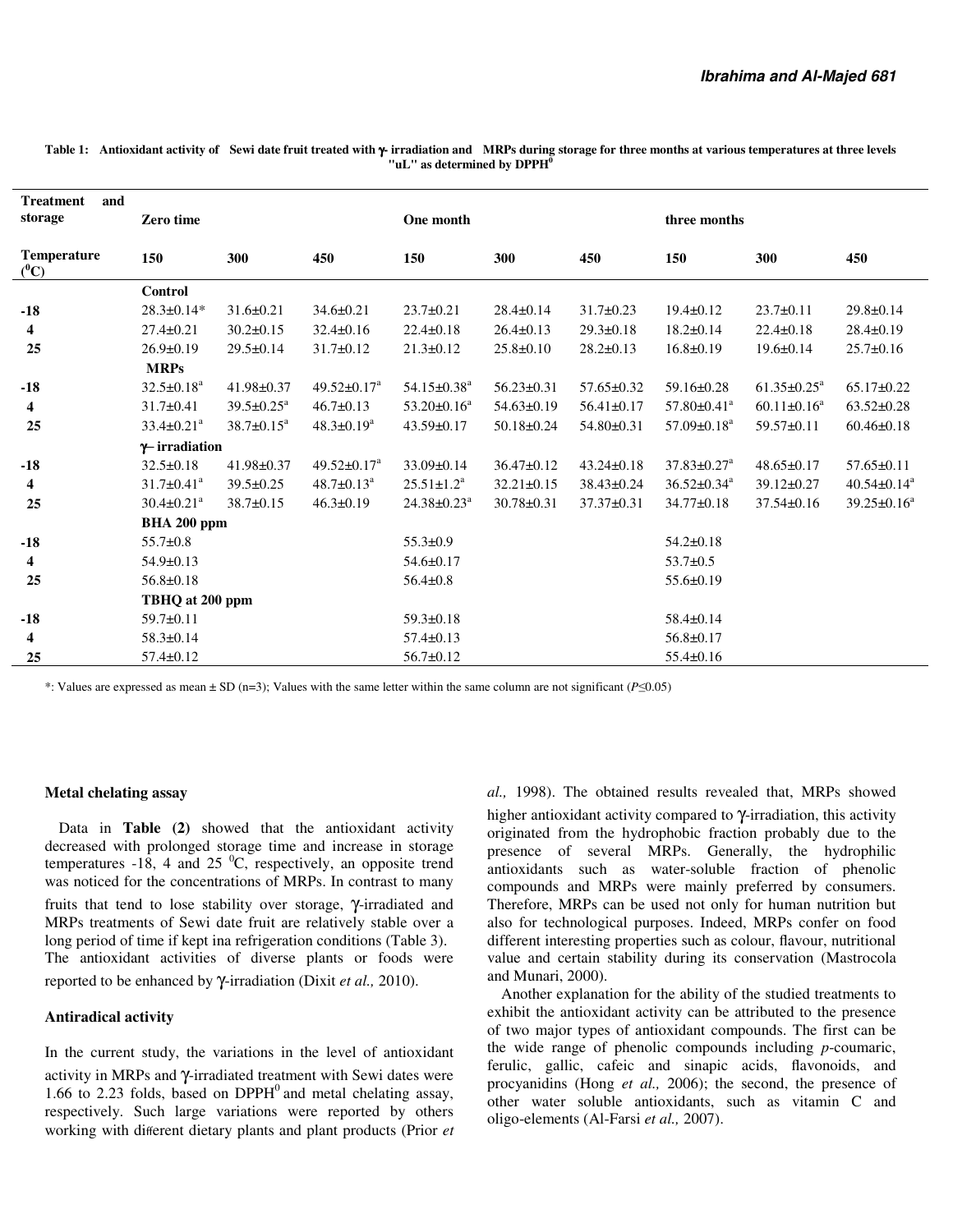| <b>Treatment</b><br>and storage | <b>Zero time</b>             |                              |                              | One month       |                                    |                 | three months                 |                 |                 |
|---------------------------------|------------------------------|------------------------------|------------------------------|-----------------|------------------------------------|-----------------|------------------------------|-----------------|-----------------|
|                                 |                              |                              |                              |                 |                                    |                 |                              |                 |                 |
| <b>Temperature</b><br>$(^0C)$   | 150                          | 300                          | 450                          | 150             | 300                                | 450             | 150                          | 300             | 450             |
|                                 | Control                      |                              |                              |                 |                                    |                 |                              |                 |                 |
| $-18$                           | $28.3 \pm 0.14*$             | $31.6 \pm 0.21$              | $34.6 \pm 0.21$              | $24.6 \pm 0.22$ | $26.9 \pm 0.24$                    | $32.5 \pm 0.17$ | $22.7 \pm 0.12$              | $26.8 \pm 0.14$ | $30.4 \pm 0.13$ |
| 4                               | $27.4 \pm 0.21$              | $30.2 \pm 0.15$              | $32.4 \pm 0.16$              | $23.5 \pm 0.18$ | $25.2 \pm 0.13$                    | $30.6 \pm 0.12$ | $21.6 \pm 0.19$              | $24.2 \pm 0.21$ | $29.5 \pm 0.17$ |
| 25                              | $26.9 \pm 0.19$              | $29.5 \pm 0.14$              | $31.7 \pm 0.12$              | $21.6 \pm 0.15$ | $24.9 \pm 0.17$<br>$29.7 \pm 0.24$ |                 | $19.3 \pm 0.11$              | $23.7 \pm 0.16$ | $25.5 \pm 0.12$ |
|                                 | <b>MRPs</b>                  |                              |                              |                 |                                    |                 |                              |                 |                 |
| $-18$                           | $43.8 \pm 0.14$ <sup>a</sup> | $52.6 \pm 0.13$              | $61.3 \pm 0.24$ <sup>a</sup> | $57.2 \pm 0.26$ | $63.4 \pm 0.12$                    | $67.5 \pm 0.19$ | $56.8 \pm 0.28$              | 59.7±0.15       | $64.5 \pm 0.16$ |
| 4                               | $42.4 \pm 0.19^a$            | $52.3 \pm 0.27$              | $60.8 \pm 0.14$ <sup>a</sup> | $53.4 \pm 0.14$ | $56.1 \pm 0.19$                    | $58.4 \pm 0.32$ | $52.6 \pm 0.14$ <sup>a</sup> | $57.3 \pm 0.24$ | $62.7 \pm 0.17$ |
| 25                              | $39.7 \pm 0.21$              | $49.7 \pm 0.15$              | $58.4 \pm 0.17$              | $50.7 \pm 0.13$ | $52.7 \pm 0.18$                    | $56.8 \pm 0.29$ | $51.3 \pm 0.18^a$            | $54.2 \pm 0.17$ | $58.7 \pm 0.26$ |
|                                 | γirradiation                 |                              |                              |                 |                                    |                 |                              |                 |                 |
| $-18$                           | $43.8 \pm 0.14$ <sup>a</sup> | $52.6 \pm 0.13^a$            | $61.3 \pm 0.24$              | $52.4 \pm 0.15$ | $58.2 \pm 0.34$                    | $63.2 \pm 0.29$ | $46.5 \pm 0.21$              | $48.5 \pm 0.19$ | $51.6 \pm 0.16$ |
| 4                               | $42.4 \pm 0.19^a$            | $52.3 \pm 0.27$ <sup>a</sup> | $60.8 \pm 0.14$              | $50.6 \pm 0.24$ | $51.7\pm0.18$                      | $55.8 \pm 0.26$ | $42.7 \pm 0.25$              | $45.4 \pm 0.11$ | $47.3 \pm 0.12$ |
| 25                              | $39.7 \pm 0.21$              | $49.7 \pm 0.15$              | 58.4±0.17                    | $48.3 \pm 0.19$ | $47.9 \pm 0.32$                    | $53.6 \pm 0.24$ | $39.2 \pm 0.18$              | $40.8 \pm 0.15$ | $42.8 \pm 0.14$ |
|                                 | BHA 200 ppm                  |                              |                              |                 |                                    |                 |                              |                 |                 |
| $-18$                           | $53.4 \pm 0.22$              |                              |                              | $52.7 \pm 0.19$ |                                    |                 | $51.8 \pm 0.14$              |                 |                 |
| 4                               | $52.8 \pm 0.18$              |                              |                              | $51.4 \pm 0.16$ |                                    |                 | $50.4 \pm 0.19$              |                 |                 |
| 25                              | $52.9 \pm 0.15$              |                              |                              | $51.2 \pm 0.12$ |                                    |                 | $49.7 \pm 0.11$              |                 |                 |
|                                 | TBHQ at 200 ppm              |                              |                              |                 |                                    |                 |                              |                 |                 |
| $-18$                           | $55.2 \pm 0.17$              |                              |                              | $54.8 \pm 0.11$ |                                    |                 | $53.7 \pm 0.22$              |                 |                 |
| 4                               | $54.6 \pm 0.13$              |                              |                              | $53.6 \pm 0.16$ |                                    |                 | $51.6 \pm 0.12$              |                 |                 |
| 25                              | $54.3 \pm 0.14$              |                              |                              | $52.4 \pm 0.19$ |                                    |                 | $50.8 \pm 0.23$              |                 |                 |

**Table 2: Antioxidant activity of Sewi date fruit treated with** γ**-irradiation and MRPs during storage for three months at various temperatures at three levels "uL" as determined by metal chelating assay** 

# **Inhibitory effect of MRPs and** γ**-irradiation on Sewi date PPO**

The inhibitory effect of Maillard reaction products (MRPs) and γ-irradiation on Sewi palm date polyphenoloxidase during storage at various temperatures are exhibited in Fig. 2.Our results in good agreement with Nicoli *et al.,* (1991) who reported that MRPs showed two different effects on polyphenoloxidase: an inhibition of the enzyme activity and the appearance of aninitial lag phase, due to the chelating properties of polyphenol oxidase on  $Cu^{2+}$  and the reducing properties of the MRPs.

In literature, it was mentioned that MRPs and⁄orcaramelisation products formed from sucrose or glucose and glycine mixtures caused a strong decrease in the browning catalysed by PPO from apple or mushroom tyrosinase as well as decrease in peroxidase activity extracted from apple and⁄or carrot. It was hypothesized that thiol-derived MRPs could partly repress PPO activity by interacting with copper at the active site of the protein (Brun-Merimee *et al.,* 2004). As shown in the obtained data MRPs produced from cysteine/glucose were more active

polyphenoloxidase inhibitors than γ-irradiation treatment.

The main properties of the MRPs structure that make it a potential inhibitor the amadori rearrangement product, which is a type of amino reductone that possess chelating, reducing and oxygen-scavenging properties. The deterioration in antibrowning activities of MRPs could be caused by their degradation (Wu *et al.,* 2008).

#### **Sensory evaluation**

Table 3 shows the sensory evaluation of MRPs, γ-irradiated and non-irradiated dates during storage for up to 3 months. Irradiation at 1.0 KGY followed by 1 or 3 months post-irradiation storage at room temperature did not affect the sensory properties of Sewi dates.

The obtained data in good manner with El-Sayed and Baeshin (1983) who found no change in sensory quality of four irradiated varieties of dates at 0.2 kGY. In another work by Grecz *et al.* (1986), panelists could not discriminate between unirradiated dates and those irradiated at levels of 1.0 to 6.0 KGY0.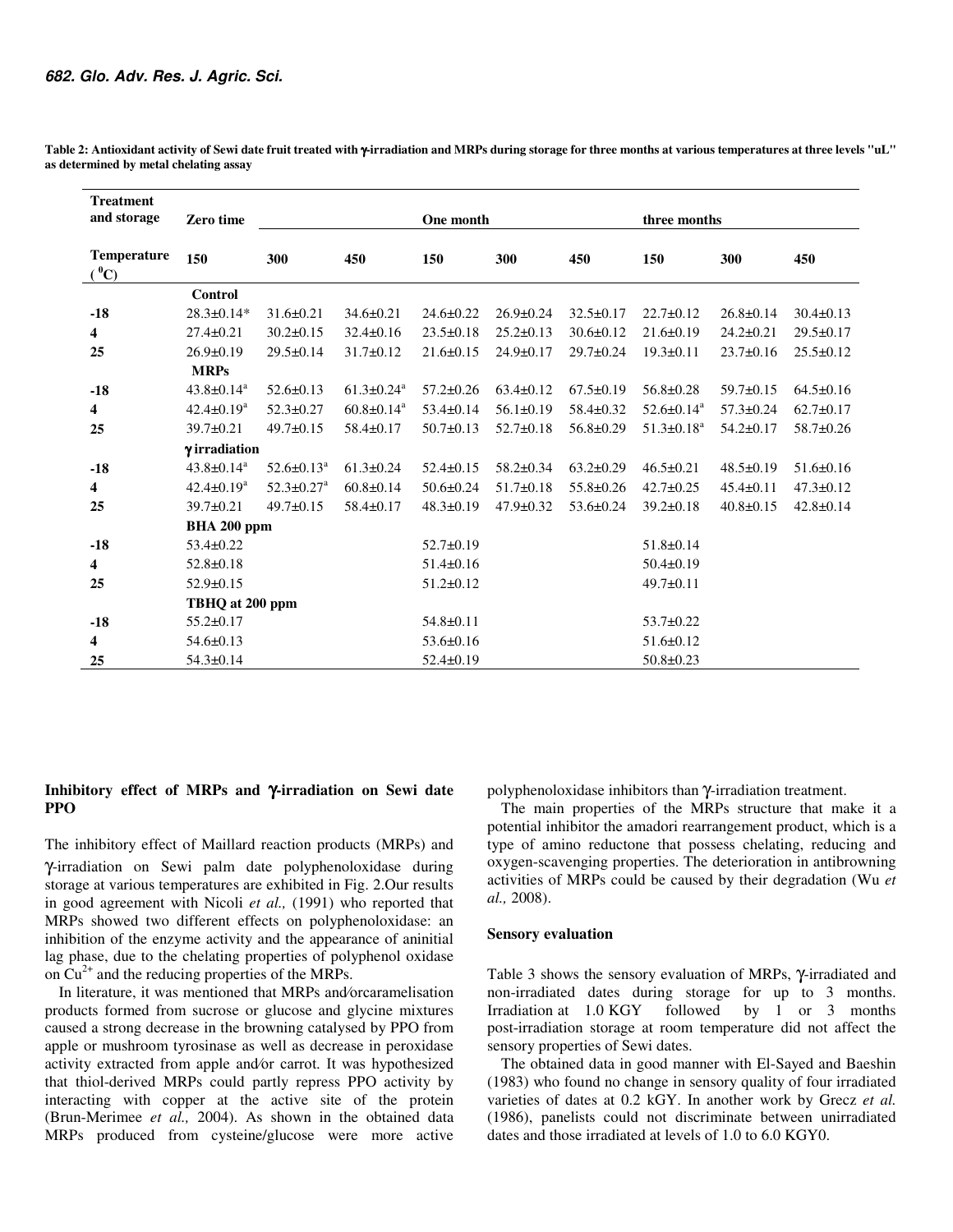

**Figure 2: Inhibition of Sewi date PPO by** γ**-irradiation and MRPs during storage at various temperature(<sup>0</sup>C).** Values with the same letter within the same column are not significant (*P*≤0.05)

Sewi is a semi-dry date fruit and its insensitivity towards irradiation is probably due to the low water activity and low protein content as compared with many other fruits and vegetable where threshold for undesirable organoleptic changes was found in the range of a few hundred krad (Hasegawa *et al.,* 1969).

The obtained results showed that the sensory quality of the MRPs decreased with the storage time, and it appeared to be the worst at storage of month 3 especially in taste. Panelists evaluated that the MRPs treatment showed (Table 3) unpleasant taste at the end of storage at  $25<sup>0</sup>C$ . However, immediately after irradiation the overall sensory scores of the irradiated and non-irradiated samples were not significantly (*P*≤0.05) different.

Our results are in agreement with general results reported in the literature on the effect of radiation on sensory characteristics of other similar Lescano and Narvaiz (1992).

### **Effect of** γ**-irradiation and MRPs on aroma volatiles of Sewi date palm fruits**

A total of 28 volatile compounds were detected, namely 12 esters, 3 alcohols, 6 aldehydes, 6 terpenoids and 1 ketones (Table 4). The data lists the retention indices and peak area percent values for various volatile components which had identified.

The main volatile compounds positively identified in the Sewi date palm fruit were ethyl acetate (18.4%), ethyl benzoate(7.31%), benzaldehyde (4.14%), furfural (2.37%), while linalool (5.34%). Although 3 alcohols were identified, their total concentration was low (1.69%) compared to that of the esters (61.83%) present in Sewi date palm fruits. A little higher percentage (12.42%) of aldehydes compounds may be characteristic to the flavour of date palm fruits.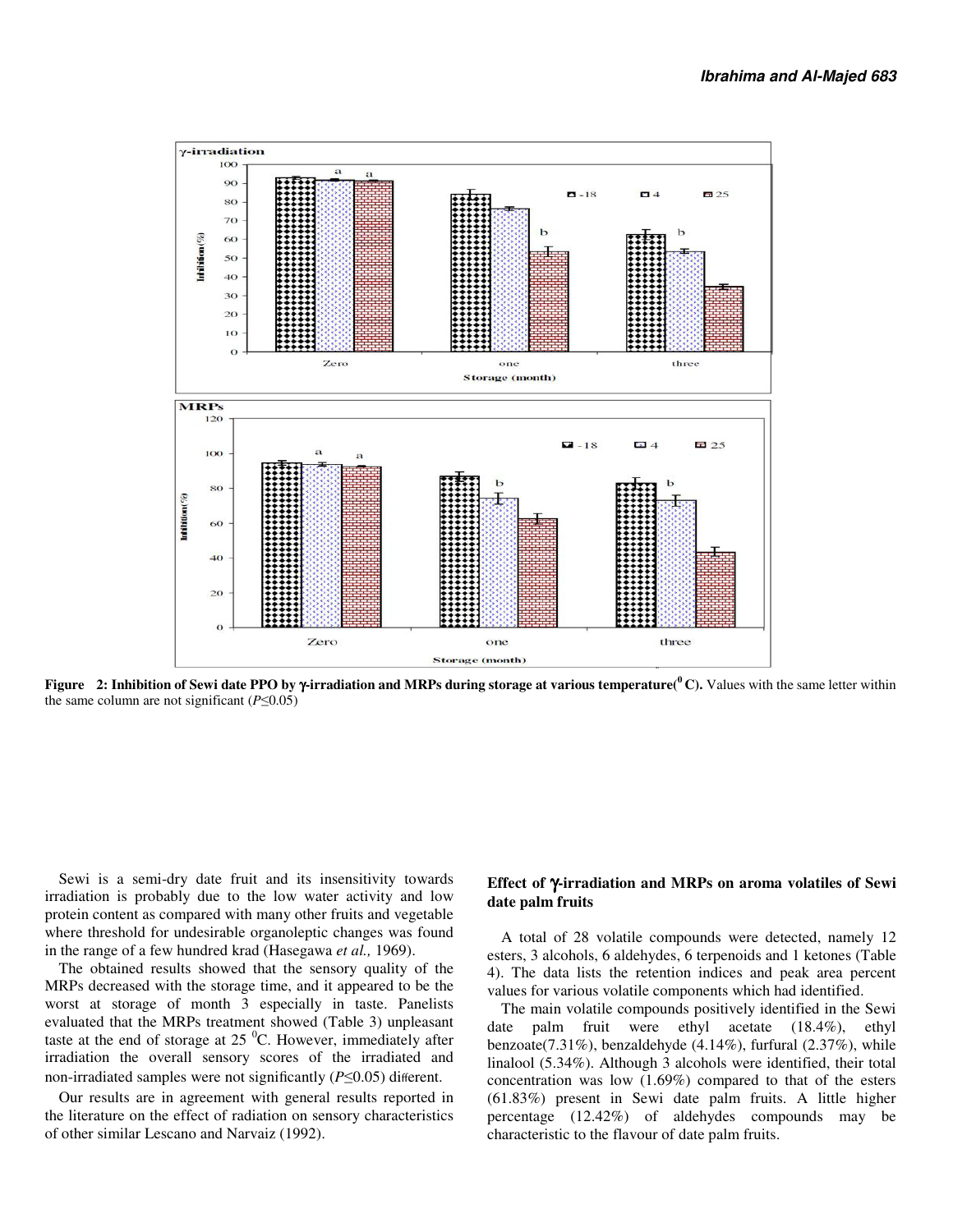| Storage time (months) |                  |                            |                            |                            |                            |
|-----------------------|------------------|----------------------------|----------------------------|----------------------------|----------------------------|
| Temperature           | <b>Treatment</b> | Colour                     | <b>Texture</b>             | <b>Taste</b>               | Overall acceptability      |
| $18^{-0}C$            |                  |                            |                            |                            |                            |
| Zero time             |                  | $8.3 \pm 1.2^{*a}$         | $8.4 \pm 0.8^a$            | $8.6 \pm 0.7^a$            | $8.4 \pm 0.5^a$            |
| $\mathbf{1}$          |                  | $7.5 \pm 1.5^b$            | $6.7 \pm 1.1^b$            | $7.2 \pm 0.9$              | $7.1 \pm 0.8$              |
| 3                     |                  | $6.8 \pm 1.4^c$            | $5.6 \pm 1.3$              | $6.7{\pm}1.2^{b}$          | $6.4 \pm 1.7$ <sup>b</sup> |
| $4~^0$ C              |                  |                            |                            |                            |                            |
| Zero time             |                  | $8.4 \pm 0.8^a$            | $8.3 \pm 0.9^a$            | $7.7 + 1.4$                | $8.1 \pm 1.3^a$            |
| $\mathbf{1}$          | <b>Control</b>   | $7.8 \pm 1.7$ <sup>b</sup> | $7.2 \pm 1.3$              | $6.4 \pm 0.7$ °            | $6.8 \pm 0.5$              |
| 3                     |                  | $6.9 \pm 0.8$              | $6.7 \pm 0.8^b$            | $6.1 \pm 1.3$              | $6.3 \pm 0.8^b$            |
| $25\,^0$ C            |                  |                            |                            |                            |                            |
| Zero time             |                  | $7.6 \pm 0.8^b$            | $7.8 + 1.2$                | $8.4 \pm 0.7^a$            | $7.9 + 0.8$                |
| $\mathbf{1}$          |                  | $6.5 \pm 1.2$              | $6.8 \pm 0.9^b$            | $6.7{\pm}1.4^{b}$          | $6.4 \pm 1.7^b$            |
| 3                     |                  | $6.3 \pm 0.9$              | $6.1 \pm 0.7$ <sup>c</sup> | $6.2 \pm 0.9$              | $6.3 \pm 0.8$ <sup>c</sup> |
| $18^{-0}C$            |                  |                            |                            |                            |                            |
| Zero time             |                  | $8.5 \pm 0.7$              | $8.2 \pm 0.22$             | $7.5 \pm 1.4$              | $7.8 + 1.3$                |
| $\mathbf{1}$          |                  | $7.4 \pm 0.9^b$            | $7.4 \pm 1.1$              | $6.5 \pm 0.8$              | $6.7 + 0.7$                |
| 3                     |                  | $7.1 \pm 1.3$              | $6.5 \pm 1.6$              | $6.4 \pm 0.9^c$            | $6.4 \pm 1.2^b$            |
| $4~^0$ C              |                  |                            |                            |                            |                            |
| Zero time             |                  | $8.3 \pm 1.6$              | $8.2 \pm 1.4$              | $7.4 + 1.2$                | $7.8 + 1.8$                |
| $\mathbf{1}$          | γ-irradiation    | $7.2 + 1.2$                | $7.1 \pm 0.9$              | $6.6{\pm}1.4^{b}$          | $7.6 \pm 1.5$              |
| 3                     |                  | $6.8 \pm 1.3$ <sup>c</sup> | $6.5 \pm 1.7$              | $6.5 \pm 1.8$              | $6.7 \pm 1.3$              |
| $25\,^0$ C            |                  |                            |                            |                            |                            |
| Zero time             |                  | $7.4 + 1.4$                | $7.7 \pm 1.3$              | $7.6 \pm 1.3$              | $7.5 \pm 1.1$              |
| $\mathbf{1}$          |                  | $7.2 \pm 0.9$              | $6.9 \pm 1.7$              | $7.4 \pm 1.4$              | $7.3 \pm 0.8$              |
| 3                     |                  | $6.8 \pm 1.6$ <sup>c</sup> | $6.6{\pm}1.3^{b}$          | $6.7{\pm}1.9^{b}$          | $6.5 \pm 0.19^b$           |
| $18^{-0}C$            |                  |                            |                            |                            |                            |
| Zero time             |                  | $7.9 + 0.16$               | $7.1 \pm 0.18$             | $7.2 + 0.7$                | $7.5 \pm 1.3$              |
| $\mathbf{1}$          |                  | $7.5 \pm 1.5^b$            | $6.7 \pm 1.4^b$            | $6.9 \pm 1.2$              | $7.3 \pm 1.4$              |
| 3                     |                  | $7.2 \pm 0.9$              | $6.4 \pm 1.1$              | $6.3 \pm 1.5$ <sup>c</sup> | $6.8 + 1.2$                |
| $4~^0$ C              |                  |                            |                            |                            |                            |
| Zero time             | <b>MRPs</b>      | $7.5 \pm 0.15^b$           | $6.7{\pm}1.3^{b}$          | $6.5 \pm 1.8^b$            | $6.8 \pm 1.5$              |
| $\mathbf{1}$          |                  | $6.8 \pm 1.7$ <sup>c</sup> | $6.4 \pm 1.8$              | $6.3 \pm 1.3$              | $6.4 \pm 1.6^b$            |
| 3                     |                  | $6.5 \pm 1.5$              | $6.1 \pm 1.1$ <sup>c</sup> | $6.2 \pm 0.9$              | $6.3 \pm 1.7$ <sup>c</sup> |
| $25\,^0C$             |                  |                            |                            |                            |                            |
| Zero time             |                  | $6.9 \pm 1.2$ <sup>c</sup> | $6.5 \pm 1.7^b$            | $6.4 \pm 1.6$ <sup>c</sup> | $6.3 \pm 1.4$ <sup>c</sup> |
| $\mathbf{1}$          |                  | $6.4 \pm 1.3$              | $6.3 \pm 1.1$ <sup>c</sup> | $6.2 \pm 1.4$              | $6.1 \pm 1.3$              |
| 3                     |                  | $6.2 \pm 1.8$              | $6.4 \pm 1.5$              | 6.1 $\pm$ 1.2              | $6.2 \pm 1.5$ <sup>c</sup> |

**Table 3: Sensory evaluation scores for the quality attributes of untreated, irradiated and treated with MRPs dates (Sewi) stored at various temperatures** 

\*Means in the same column for each individual storage time with the same superscript are not significantly ( $P \le 0.05$ ).

Scoring scale: 1=dislike extremely, 9 = like extremely, Score (mean  $\pm$  SD; n=10)

In general, each volatile compound is characterized by an odour threshold, so even if the qualitative composition of different fruits is almost the same, the aroma may vary when the relative proportions are different (Visai and Vanoli 1997).

Alcohols, aldehydes, ketones, and terpenes are responsible for

the citrus, floral and fruity characteristics of date aroma (Richard, 1992).

The esters represent a higher number as well as percent area representation of compounds present in Sewi date palm fruits (Table 4). It may hence be concluded that the generation of these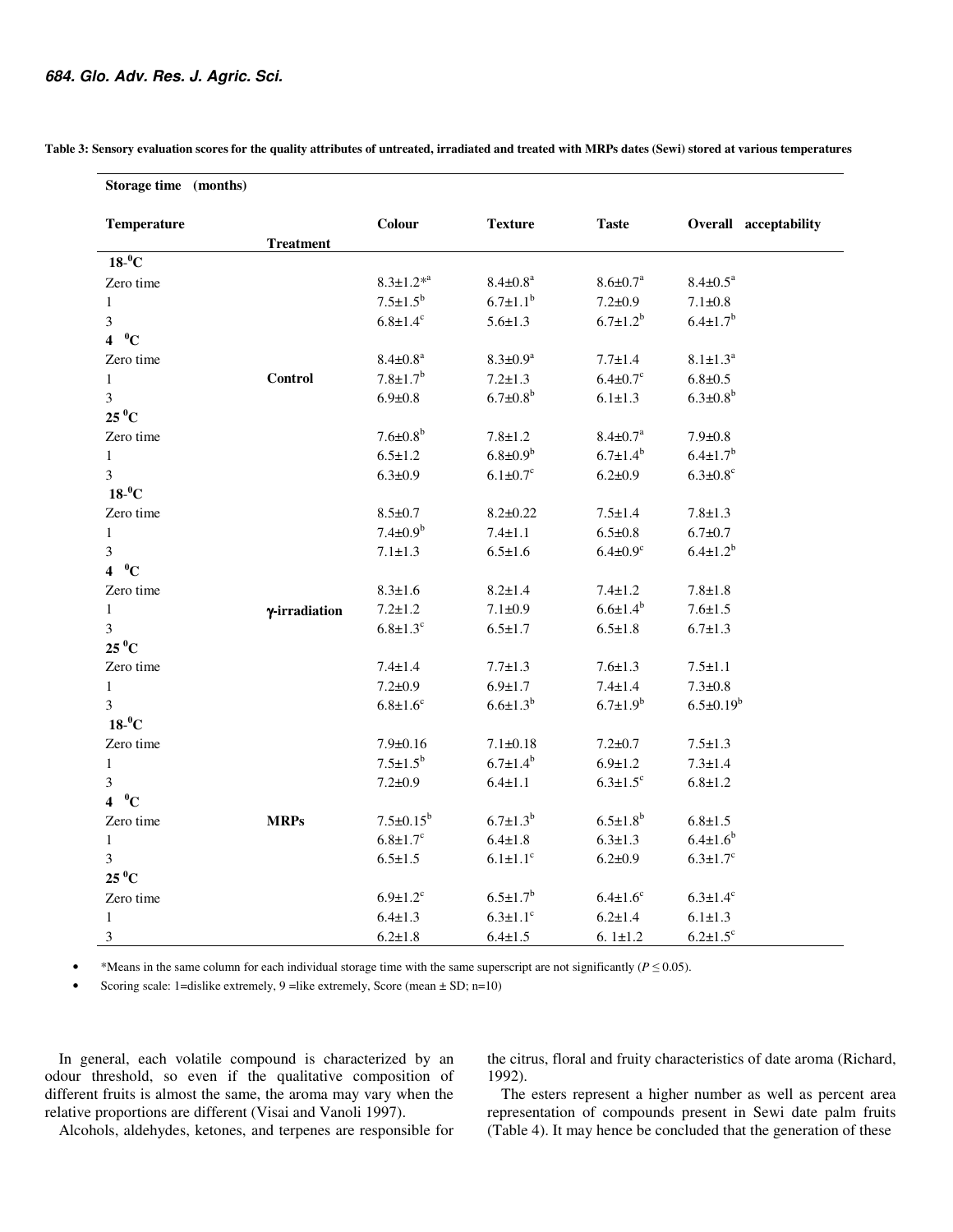|                   |                 | Control    |               |      |                        |       |              |       |                                           |                       |
|-------------------|-----------------|------------|---------------|------|------------------------|-------|--------------|-------|-------------------------------------------|-----------------------|
| <b>Compounds</b>  |                 |            | <b>Stored</b> |      | Y-irradiation          |       | <b>MRPs</b>  |       | Characteristic odour                      | <b>Identification</b> |
|                   | RI <sup>a</sup> | Fresh      | $\mathbf{1}$  | 3    | $\mathbf{1}$           | 3     | $\mathbf{1}$ | 3     |                                           | method <sup>c</sup>   |
|                   |                 |            |               |      |                        |       |              |       |                                           | <b>Esters</b>         |
| Ethyl acetate     | 612             | $18.4^{b}$ | 11.29         | 9.63 | 16.42                  | 15.83 | 17.31        | 16.51 | Pineapple, ethereal                       | St, KI                |
| Isoamyl acetate   | 875             | 3.18       | 2.45          | 1.97 | 4.31                   | 3.85  | 3.12         | 2.56  |                                           | St, KI, MS            |
| Ethyl hexanoate   | 998             | 5.48       | 3.48          | 2.76 | 4.97                   | 3.56  | 4.67         | 4.57  |                                           | St, KI, MS            |
| Hexyl acetate     | 1008            | 6.18       | 5.27          | 4.68 | 5.36                   | 4.37  | 5.61         | 4.82  | Apple, floral                             | St, KI                |
| Pentylpropanoate  | 1018            | 2.41       | 1.28          | 1.18 | n.d                    | 1.42  | 2.35         | 1.86  |                                           | St, KI, MS            |
| Methyl benzoate   | 1093            | 2.82       | 1.61          | 2.31 | 1.34                   | 1.84  | 2.71         | 2.64  |                                           | St, KI                |
| Ethyl heptanoate  | 1096            | 3.25       | 1.28          | 1.42 | 2.91                   | 2.92  | 2.95         | 2.74  |                                           | St, KI, MS            |
| Ethyl benzoate    | 1176            | 7.31       | 1.94          | 1.64 | 5.67                   | 4.83  | 5.62         | 4.29  |                                           | St, KI                |
| Ethyl octanoate   | 1197            | 3.27       | 2.43          | 2.46 | 2.58                   | 1.97  | 2.94         | 2.53  |                                           | St, KI, MS            |
| Hexyl isovalerate | 1247            | 2.58       | 1.49          | 1.37 | 1.29                   | 1.21  | 2.83         | 2.79  |                                           | St, KI, MS            |
| Ethyl decanoate   | 1396            | 3.46       | 2.42          | 3.53 | 2.97                   | 3.27  | 3.26         | 2.76  |                                           | St, KI, MS            |
| Ethyl dodecanoate | 1596            | 3.49       | 1.49          | 1.62 | 2.98                   | 2.59  | 3.26         | 3.17  |                                           | St, KI, MS            |
| <b>Alcohols</b>   |                 |            |               |      |                        |       |              |       |                                           |                       |
| 1-Pentanol        | 762             | n.d        | 1.53          | 4.25 | 1.28                   | 1.37  | 3.18         | 2.51  |                                           | St, KI                |
| 1-octanol         | 1070            | ${\rm Tr}$ | 4.25          | 4.31 | 2.42                   | 2.31  | 1.97         | 1.83  |                                           | St, KI, MS            |
| 3-nonanol         | 1110            | 1.68       | 2.51          | 3.61 | 1.34                   | 2.46  | 1.72         | 1.68  |                                           | St, KI, MS            |
| <b>Aldehydes</b>  |                 |            |               |      |                        |       |              |       |                                           |                       |
| Hexanal           | 807             | Tr         | 2.34          | 3.41 | 1.65                   | 2.34  | 2.34         | 1.94  | Fatty, fruity, green.                     | St, KI, MS            |
| Furfural          | 842             | 2.37       | 1.18          | 1.13 | 2.37                   | 1.94  | 2.46         | 2.37  | Sweet, woody                              | St, KI                |
| Benzaldehyde      | 957             | 4.14       | 2.94          | 2.83 | 1.37                   | 2.41  | 3.74         | 2.98  |                                           | St, KI                |
| Nonanal           | 1103            | 1.37       | 3.46          | 5.61 | $\mathop{\mathrm{tr}}$ | n.d   | tr           | 1.19  | Apple, cocconut,<br>grape,<br>grapefruit. | St, KI, MS            |
| Decanal           | 1208            | 2.59       | 3.12          | 3.25 | 1.67                   | 2.65  | 3.17         | 2.84  |                                           | St, KI                |
| Undecanal         | 1310            | 1.95       | 1.73          | 2.42 | tr                     | 1.16  | 1.87         | 1.54  |                                           | St, KI, MS            |
| <b>Terpenoids</b> |                 |            |               |      |                        |       |              |       |                                           |                       |
| Limonene          | 1031            | 2.53       | 1.64          | 1.54 | 3.46                   | 2.71  | 1.92         | 1.67  | Lemon, citrus, sweet.                     | St, KI, MS            |
| 1.8-cineole       | 1036            | <b>Tr</b>  | 3.46          | 4.26 | 1.37                   | 1.18  | 1.35         | 1.26  |                                           | St, KI                |
| Linalool          | 1100            | 5.34       | 3.26          | 2.56 | 4.92                   | 3.15  | 4.56         | 3.91  | Lemon, orange, floral.                    | St, K                 |
| Camphor           | 1145            | 2.34       | 1.34          | 1.17 | 1.94                   | 2.31  | 2.28         | 2.16  |                                           | St, KI, MS            |
| 4-terpineol       | 1180            | 2.84       | 4.25          | 5.37 | 3.19                   | 2.34  | 2.63         | 2.58  |                                           | St, KI, MS            |
| Y-citronellol     | 1230            | 4.12       | 2.58          | 1.94 | 3.28                   | 3.24  | 3.65         | 2.39  |                                           | St, KI, MS            |
| <b>Ketons</b>     |                 |            |               |      |                        |       |              |       |                                           |                       |
| Y-ionone          | 1488            | 1.24       | 1.26          | 2.37 | 1.16                   | 2.35  | 1.31         | 1.28  | Almond, berry, grape.                     | St, KI                |

**Table 4: Effect of** γ-**irradiation and MRPs on volatile compounds of Sewi palm date fruits stored for three months at -18 <sup>0</sup><sup>C</sup>**

<sup>a</sup>: Linear retention indices (DB-5 column). <sup>b</sup>: Values are expressed as relative area percentage tr: ≤0.1% trace; n.d: not detected <sup>c</sup>: components identified by GC-MS and/or Kovat indices on DB-5 and Standard compounds (ST) run under similar conditions

compounds is characteristic to date palm aroma. The pronounced increase in the concentration of ethyl acetate and ethyl benzoatein date palm fruit shows that these compounds could contribute significantly for thefruity aroma.

Acetate esters such as 2-phenylethyl acetate, ethyl acetate and hexyl acetate are characterised by fruity, apple and pineapple odours (Richard, 1992). Two straight chain aldehydes, nonanal and decanal are expected to be responsible for the fresh and

slightly green notes of dates (Crouzet, 1992).

The obtained results showed that γ-irradiation did not have significant effect on volatile compounds (Table 4) especially in esters and alcohols concentrations. The effects of irradiation on the flavour and aroma of other fruits were also quite variable. Strawberries irradiated at 0 to 2 kGy resulted in no significant differences in flavour and off-flavour (Yu *et al.,* 1995).